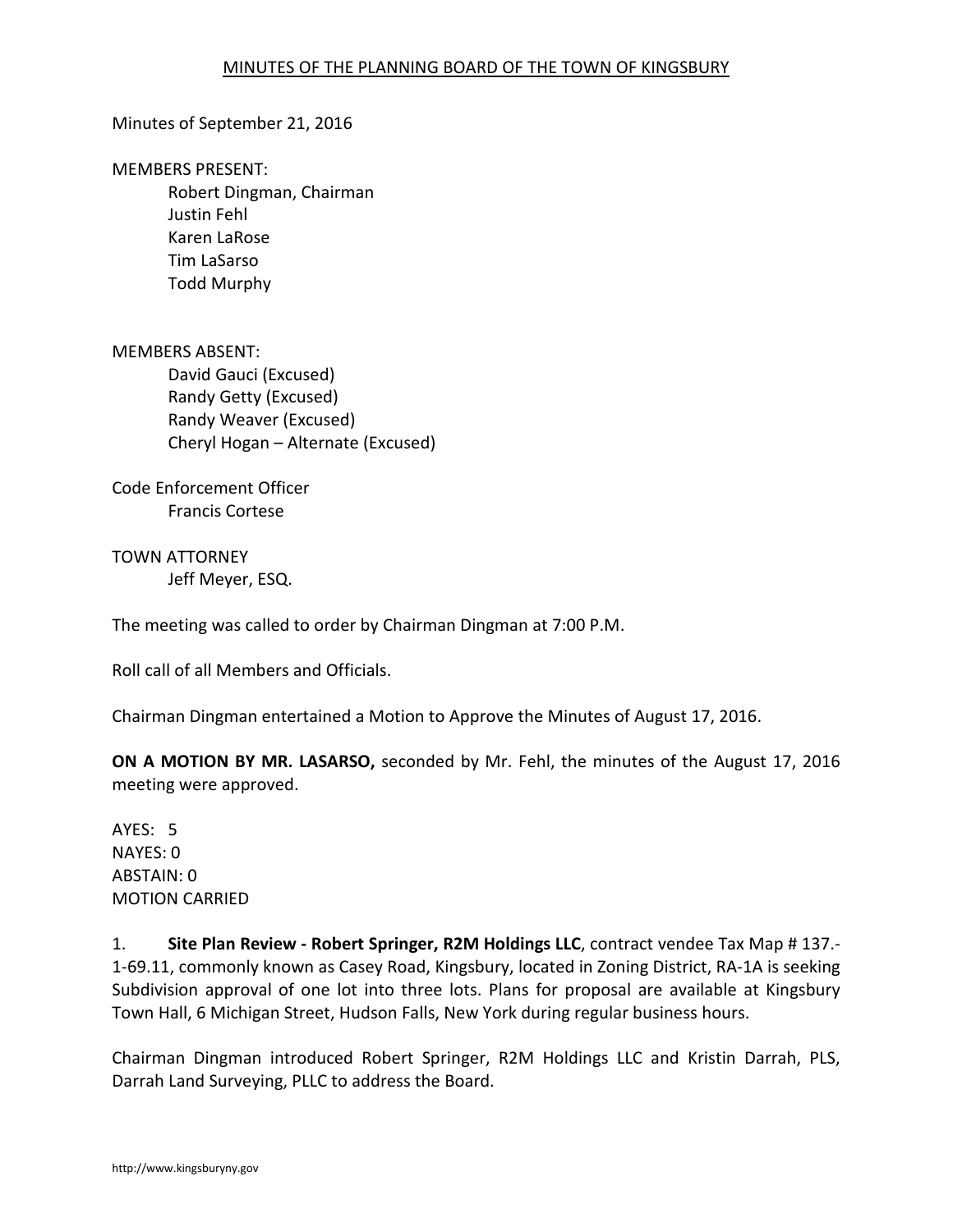Planning Board Meeting September 21, 2016 Page 2 of 4

Mr. Springer stated the property is 15  $+/-$  acres with 600  $+/-$  feet of road frontage. He is proposing to subdivide this parcel into 3 lots each having 5 acres and each lot having 200 feet of road frontage.

Mr. Springer stated he is looking to build three larger colonial homes at this location. Each home will be 2,500 to 3,000 square feet with septic systems on each lot.

Mr. Springer stated they have done some test holes again as well as drainage testing and perc testing. The soils are wonderful. There should not be any questions with the normal septic systems. He will be having his engineer design and certify the septic and drainage plans.

Mr. Springer had an aerial map showing this property as well as the Caruso's property. Mr. Springer explained where he planned to build the houses on each lot. Where he is planning to build the houses does not affect the trees at all and he does not plan to cut any tress down. Mr. Springer stated he will not be putting any covenants in the deeds stating the home owners cannot cut any trees down. Mr. Springer will be having municipal water on each lot.

Mr. Springer stated at the last meeting he was asked to have a meeting with the Caruso's to try to work something out based on a buffer. They could not come to a monetary agreement. Mr. Springer did tell the Caruso's in conversations with them that he would start building on the lot furthest away from them to give them a chance to put their landscaping or buffer. By starting on the furthest lot it will give the Caruso's more opportunity to do something with their property.

Mr. Caruso stated that in conversation with Mr. Spring he did state he would start building on lot three as well as he will build as far away from the lot line on lot one as feasible. They did ask him about the conveyance. The Caruso's still have concerns about the drainage and the septic's. Mr. Caruso stated it has been very dry this year but in the past this area has been very marshy. There is vegetation and wet lands status in some parts, and they were told there are invasive species which are predominantly seen in wet areas

Ms. Darrah stated part of the survey is going to the DEC website for wetlands. There were not any wetlands noted on this property.

Mr. Caruso responded that they have talked to an Environmental Engineer and ask him to look at some photographs they had. The engineer said that there are some areas that are wet.

Mr. Caruso questioned if the septic system had to be engineered stamped.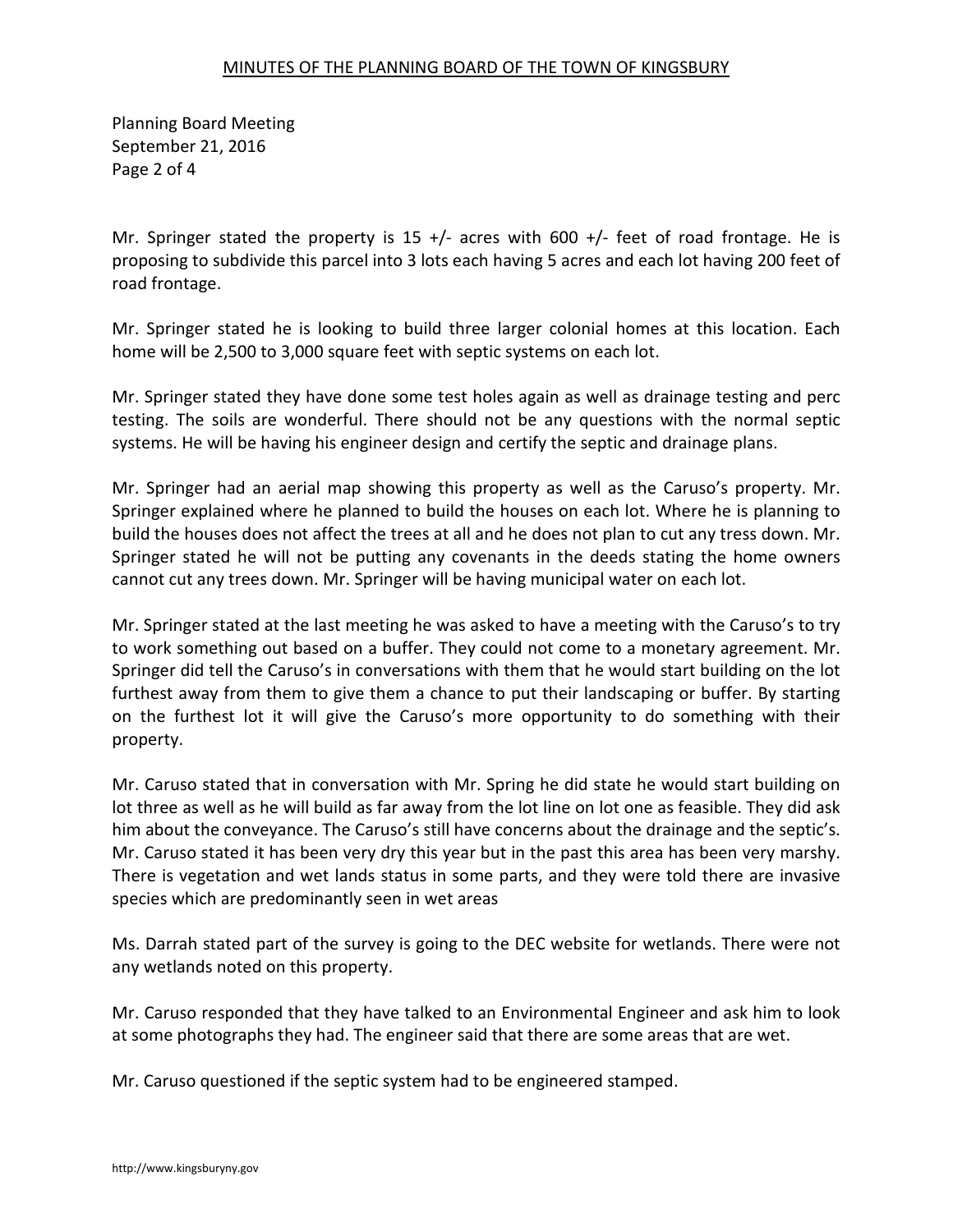Planning Board Meeting September 21, 2016 Page 3 of 4

Mr. Cortese stated NYS states "generally" all new septic systems have to be engineered stamped. That being said, if the applicant brings in test results showing that everything looks like it is a simple conventional system, the code enforcement officer would sign off on. If there were any questions how he felt about the testing or soils he would want to get an engineer involved. Some municipalities say you have to have an engineer involved.

Mr. Cortese stated he is not sure how Washington County Code Enforcement does it.

Mr. Springer stated he will have his engineer do everything for the septic systems. The engineer will be there through the whole process.

Mrs. Caruso stated they appreciate the fact the Board and Mr. Springer listened to their concerns.

Nelson Chase, Kingsbury Fire Chief, questioned if there would be another fire hydrant located near this subdivision.

Mr. Springer stated Jim Chase, Kingsbury Highway Water Superintendent has not said anything about it. He will check with Jim Chase and if one is needed he will have it put in.

Chairman Dingman closed the Public Hearing.

The Board then reviewed the proposed Resolution.

### **Resolution No. 1 of September 21, 2016**

**SITE PLAN REVIEW** – R2M HOLDINGS, LLC, authorized representative of Tax Map # 137.-1-69.11 commonly known as Casey Road, Town of Kingsbury, is seeking subdivision approval for a three (3) lot minor subdivision at this location. This action requires Planning Board approval pursuant to Section 240-3 of the Code of the Town of Kingsbury.

**ON A MOTION BY** JUSTIN FEHL, seconded by TODD MURPHY based on all of the evidence and materials submitted by the Applicant and the representations made at the meeting, the Application is hereby approved subject to the following conditions:

(1) The proposed lots and residential dwellings shall be served by municipal water.